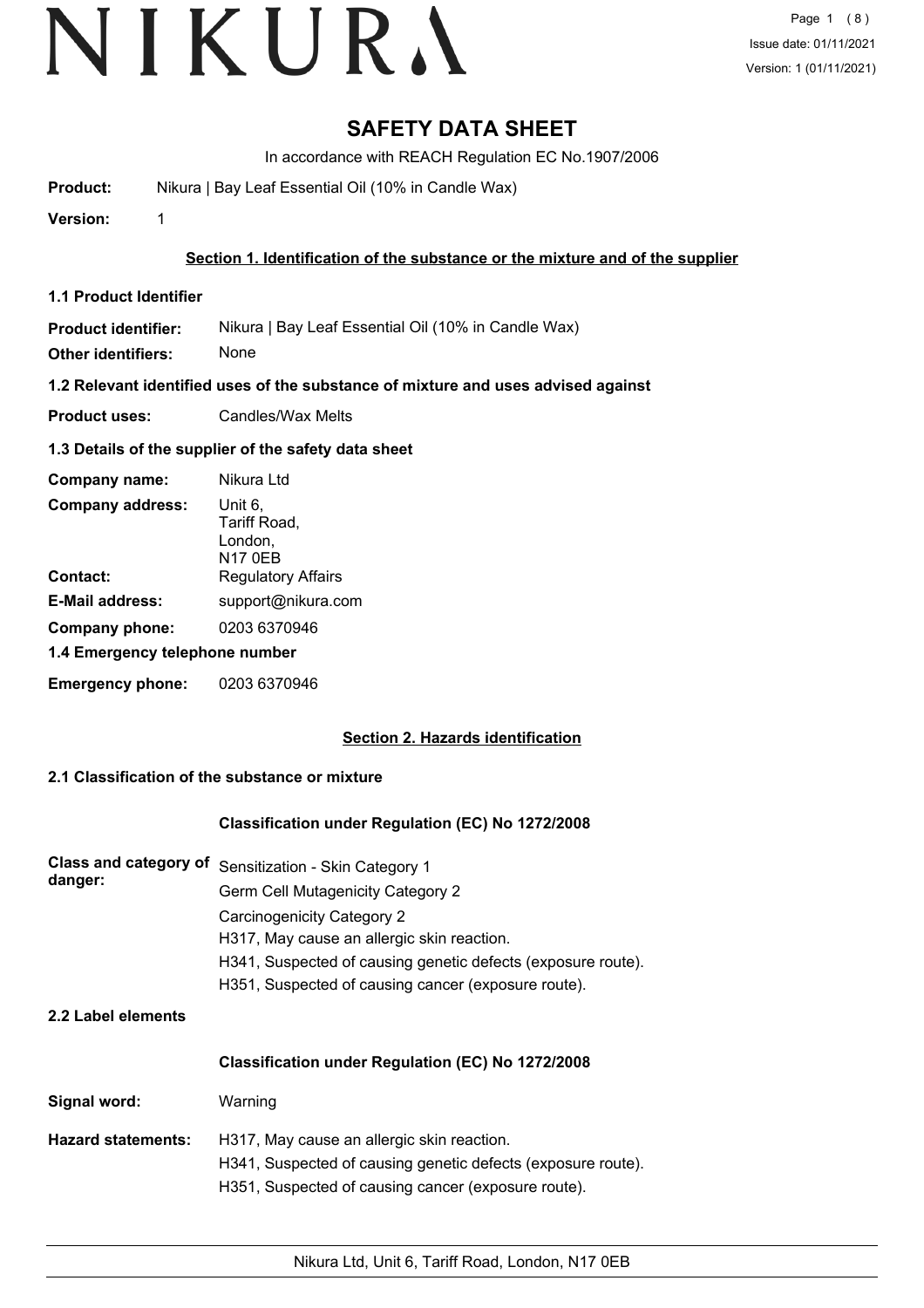## **SAFETY DATA SHEET**

In accordance with REACH Regulation EC No.1907/2006

| <b>Product:</b>              | Nikura   Bay Leaf Essential Oil (10% in Candle Wax)                                                     |
|------------------------------|---------------------------------------------------------------------------------------------------------|
| <b>Version:</b>              | 1                                                                                                       |
| Supplemental<br>Information: | EUH208, Contains Estragole, Linalool, beta-Caryophyllene. May produce an allergic reaction.             |
| <b>Precautionary</b>         | P261, Avoid breathing vapour or dust.                                                                   |
| statements:                  | P272, Contaminated work clothing should not be allowed out of the workplace.                            |
|                              | P280, Wear protective gloves/eye protection/face protection.                                            |
|                              | P302/352, IF ON SKIN: Wash with plenty of soap and water.                                               |
|                              | P308/313, IF exposed or concerned: Get medical advice/attention.                                        |
|                              | P333/313, If skin irritation or rash occurs: Get medical advice/attention.                              |
|                              | P363, Wash contaminated clothing before reuse.                                                          |
|                              | P405, Store locked up.                                                                                  |
|                              | P501, Dispose of contents/container to approved disposal site, in accordance with local<br>regulations. |
|                              | P202, Do not handle until all safety precautions have been read and understood.                         |
|                              |                                                                                                         |

**Pictograms:**

**2.3 Other hazards**

**Other hazards:** None

#### **Section 3. Composition / information on ingredients**

#### **3.2 Mixtures**

#### **Contains:**

| <b>Name</b>          | <b>CAS</b>  | <b>EC</b> | <b>REACH Registration</b><br>No. | $\%$  | <b>Classification for</b><br>(CLP) 1272/2008                               |
|----------------------|-------------|-----------|----------------------------------|-------|----------------------------------------------------------------------------|
| Eugenol              | 197-53-0    | 202-589-1 |                                  | 7.30% | Eye Irrit. 2-Skin Sens.<br>l1B:H317-H319.-                                 |
| 4-Allylphenol        | 501-92-8    |           |                                  | 1.20% | Acute Tox. 4-Skin<br>Sens. 1B-Muta. 2-Carc.<br>2:H302-H317-H341-<br>H351.- |
| Eugenyl methyl ether | $ 93-15-2 $ | 202-223-0 |                                  | 0.24% | Acute Tox, 4-Muta, 2-<br>Carc. 2;H302-H341-<br>H351.-                      |
| Linalool             | 178-70-6    | 201-134-4 |                                  | 0.24% | Skin Irrit. 2-Eye Irrit. 2-<br>Skin Sens. 1B:H315-<br>lH317-H319.-         |
| beta-Caryophyllene   | 87-44-5     | 201-746-1 |                                  | 0.18% | Skin Sens. 1B-Asp.<br>Tox 1-Aquatic Chronic<br>4:H304-H317-H413.-          |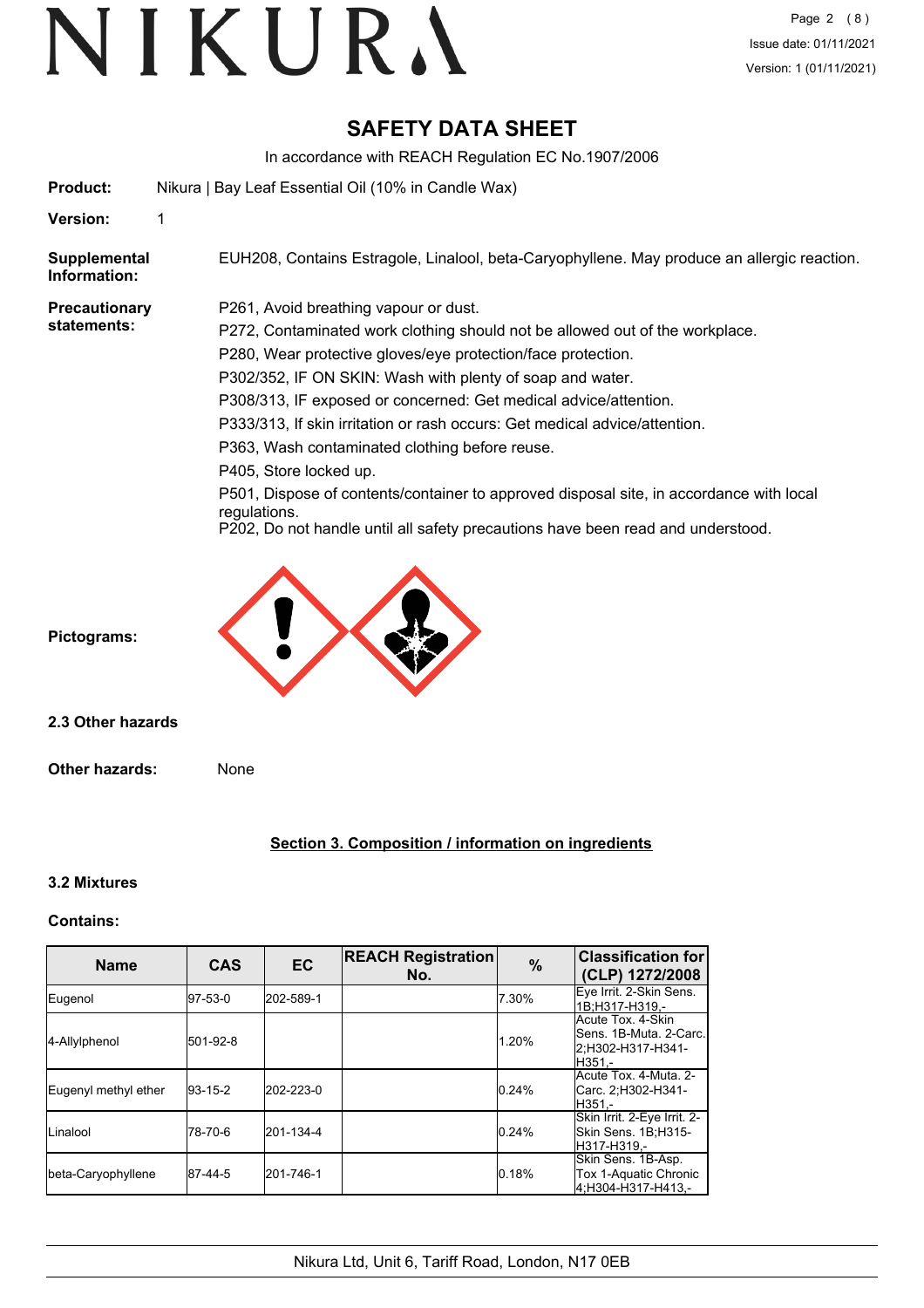# VIKURA

### **SAFETY DATA SHEET**

In accordance with REACH Regulation EC No.1907/2006

**Product:** Nikura | Bay Leaf Essential Oil (10% in Candle Wax)

#### **Version:** 1

| Estragole | 140-67-0 | 205-427-8 |  | 0.12% | <b>Acute Tox. 4-Skin Irrit.</b><br>2-Skin Sens, 1B-Muta.<br>2-Carc. 2-Aquatic<br>IChronic 3: H302-H315-<br>IH317-H341-H351-<br>IH412.- |
|-----------|----------|-----------|--|-------|----------------------------------------------------------------------------------------------------------------------------------------|
|-----------|----------|-----------|--|-------|----------------------------------------------------------------------------------------------------------------------------------------|

#### **Substances with Community workplace exposure limits:**

Not Applicable

**Substances that are persistent, bioaccumulative and toxic or very persistent and very bioaccumulative, greater than 0.1%:**

Not Applicable

#### **Section 4. First-aid measures**

#### **4.1 Description of first aid measures**

| Inhalation:           | Remove from exposure site to fresh air, keep at rest, and obtain medical attention.          |
|-----------------------|----------------------------------------------------------------------------------------------|
| Eye exposure:         | Flush immediately with water for at least 15 minutes. Contact physician if symptoms persist. |
| <b>Skin exposure:</b> | IF ON SKIN: Wash with plenty of soap and water.                                              |
| Ingestion:            | Rinse mouth with water and obtain medical attention.                                         |

#### **4.2 Most important symptoms and effects, both acute and delayed**

May cause an allergic skin reaction. Suspected of causing genetic defects (exposure route). Suspected of causing cancer (exposure route).

#### **4.3 Indication of any immediate medical attention and special treatment needed**

None expected, see Section 4.1 for further information.

#### **SECTION 5: Firefighting measures**

#### **5.1 Extinguishing media**

Suitable media: Carbon dioxide, Dry chemical, Foam.

### **5.2 Special hazards arising from the substance or mixture**

In case of fire, may be liberated: Carbon monoxide, Unidentified organic compounds.

### **5.3 Advice for fire fighters:**

In case of insufficient ventilation, wear suitable respiratory equipment.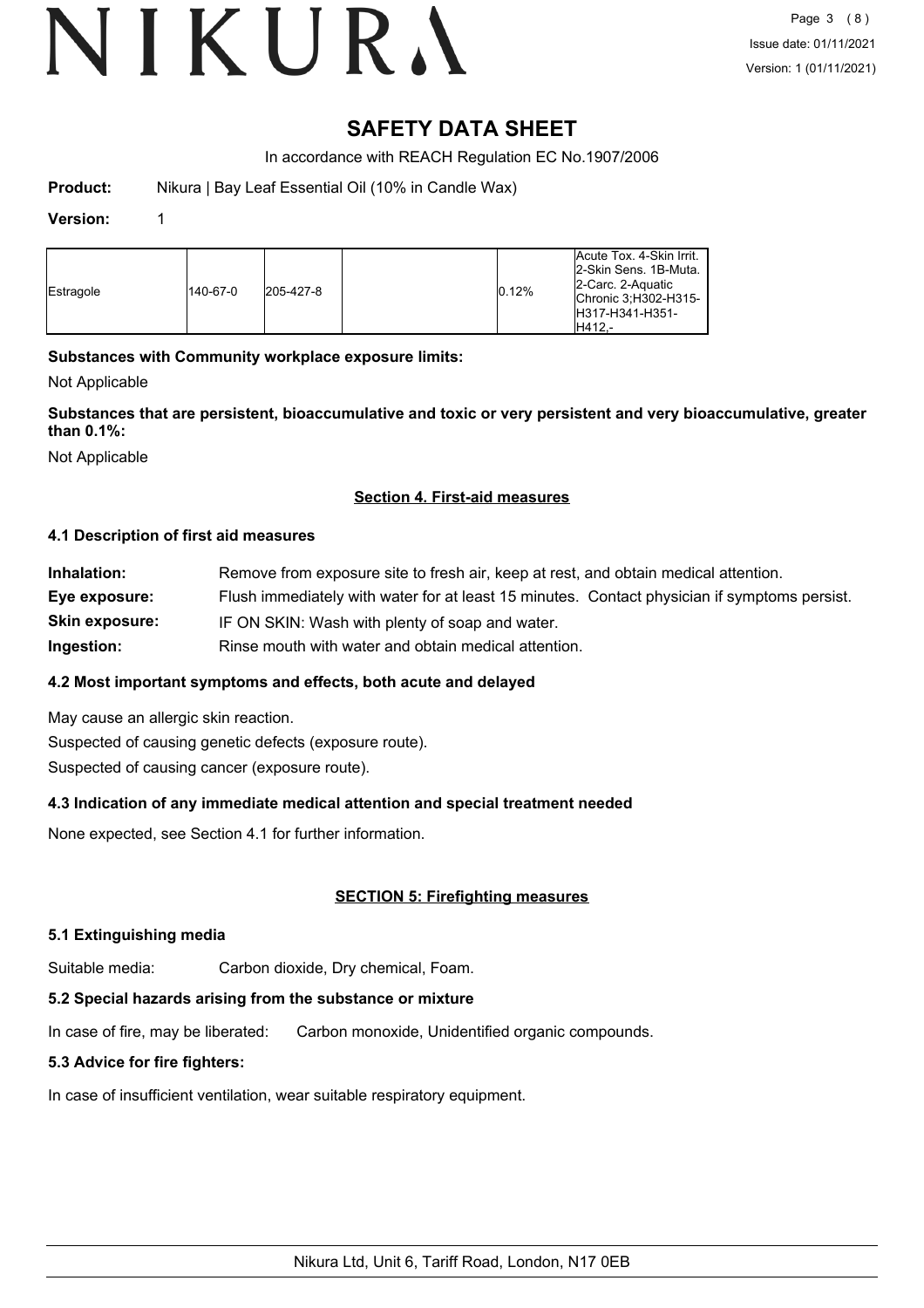## VIKURA

### **SAFETY DATA SHEET**

In accordance with REACH Regulation EC No.1907/2006

**Product:** Nikura | Bay Leaf Essential Oil (10% in Candle Wax)

**Version:** 1

#### **Section 6. Accidental release measures**

#### **6.1 Personal precautions, protective equipment and emergency procedures:**

Avoid inhalation. Avoid contact with skin and eyes. See protective measures under Section 7 and 8.

#### **6.2 Environmental precautions:**

Keep away from drains, surface and ground water, and soil.

#### **6.3 Methods and material for containment and cleaning up:**

Remove ignition sources. Provide adequate ventilation. Avoid excessive inhalation of vapours. Contain spillage immediately by use of sand or inert powder. Dispose of according to local regulations.

#### **6.4 Reference to other sections:**

Also refer to sections 8 and 13.

#### **Section 7. Handling and storage**

#### **7.1 Precautions for safe handling:**

Keep away from heat, sparks, open flames and hot surfaces. - No smoking. Use personal protective equipment as required. Use in accordance with good manufacturing and industrial hygiene practices. Use in areas with adequate ventilation Do not eat, drink or smoke when using this product.

#### **7.2 Conditions for safe storage, including any incompatibilities:**

Store in a well-ventilated place. Keep container tightly closed. Keep cool. Ground/bond container and receiving equipment. Use explosion-proof electrical, ventilating and lighting equipment. Use only non-sparking tools. Take precautionary measures against static discharge.

#### **7.3 Specific end use(s):**

Candles/Wax Melts: Use in accordance with good manufacturing and industrial hygiene practices.

#### **Section 8. Exposure controls/personal protection**

#### **8.1 Control parameters**

Workplace exposure limits: Not Applicable

#### **8.2 Exposure Controls**

#### **Eye / Skin Protection**

Wear protective gloves/eye protection/face protection

#### **Respiratory Protection**

Under normal conditions of use and where adequate ventilation is available to prevent build up of excessive vapour, this material should not require special engineering controls. However, in conditions of high or prolonged use, or high temperature or other conditions which increase exposure, the following engineering controls can be used to minimise exposure to personnel: a) Increase ventilation of the area with local exhaust ventilation. b) Personnel can use an approved, appropriately fitted respirator with organic vapour cartridge or canisters and particulate filters. c) Use closed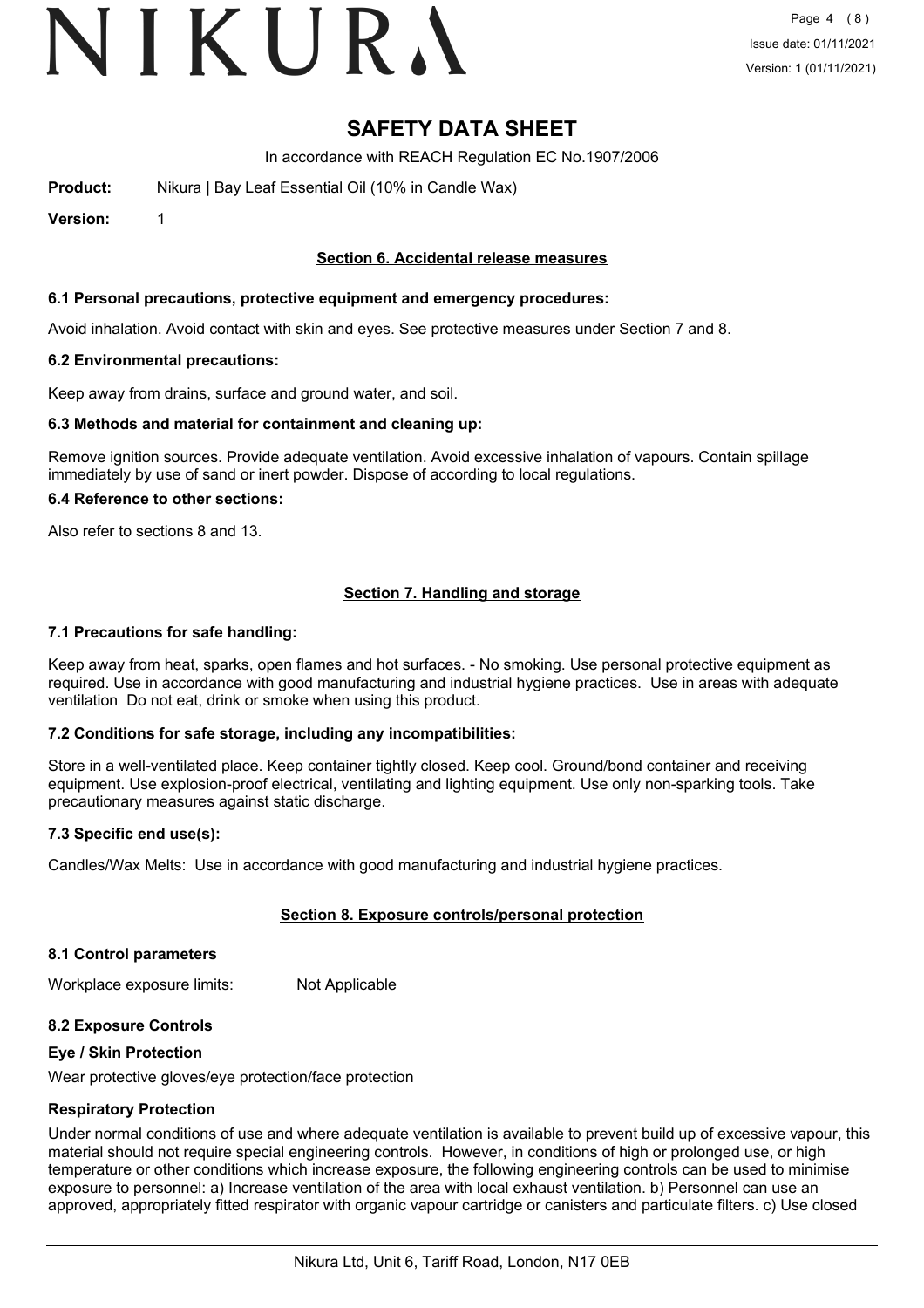Page 5 (8) Issue date: 01/11/2021 Version: 1 (01/11/2021)

### **SAFETY DATA SHEET**

In accordance with REACH Regulation EC No.1907/2006

**Product:** Nikura | Bay Leaf Essential Oil (10% in Candle Wax)

**Version:** 1

systems for transferring and processing this material.

Also refer to Sections 2 and 7.

#### **Section 9. Physical and chemical properties**

#### **9.1 Information on basic physical and chemical properties**

| Appearance:                                   | Not determined                               |
|-----------------------------------------------|----------------------------------------------|
| Odour:                                        | Not determined                               |
| <b>Odour threshold:</b>                       | Not determined                               |
| pH:                                           | Not determined                               |
| Melting point / freezing point:               | Not determined                               |
| Initial boiling point / range:                | Not determined                               |
| <b>Flash point:</b>                           | > 200 °C                                     |
| <b>Evaporation rate:</b>                      | Not determined                               |
| Flammability (solid, gas):                    | Not determined                               |
| Upper/lower flammability or explosive limits: | Product does not present an explosion hazard |
| Vapour pressure:                              | Not determined                               |
| Vapour density:                               | Not determined                               |
| <b>Relative density:</b>                      | Not determined                               |
| Solubility(ies):                              | Not determined                               |
| Partition coefficient: n-octanol/water:       | Not determined                               |
| Auto-ignition temperature:                    | Not determined                               |
| <b>Decomposition temperature:</b>             | Not determined                               |
| <b>Viscosity:</b>                             | Not determined                               |
| <b>Explosive properties:</b>                  | Not expected                                 |
| <b>Oxidising properties:</b>                  | Not expected                                 |
| 9.2 Other information:                        | None available                               |

#### **Section 10. Stability and reactivity**

#### **10.1 Reactivity:**

Presents no significant reactivity hazard, by itself or in contact with water.

#### **10.2 Chemical stability:**

Good stability under normal storage conditions.

#### **10.3 Possibility of hazardous reactions:**

Not expected under normal conditions of use.

#### **10.4 Conditions to avoid:**

Avoid extreme heat.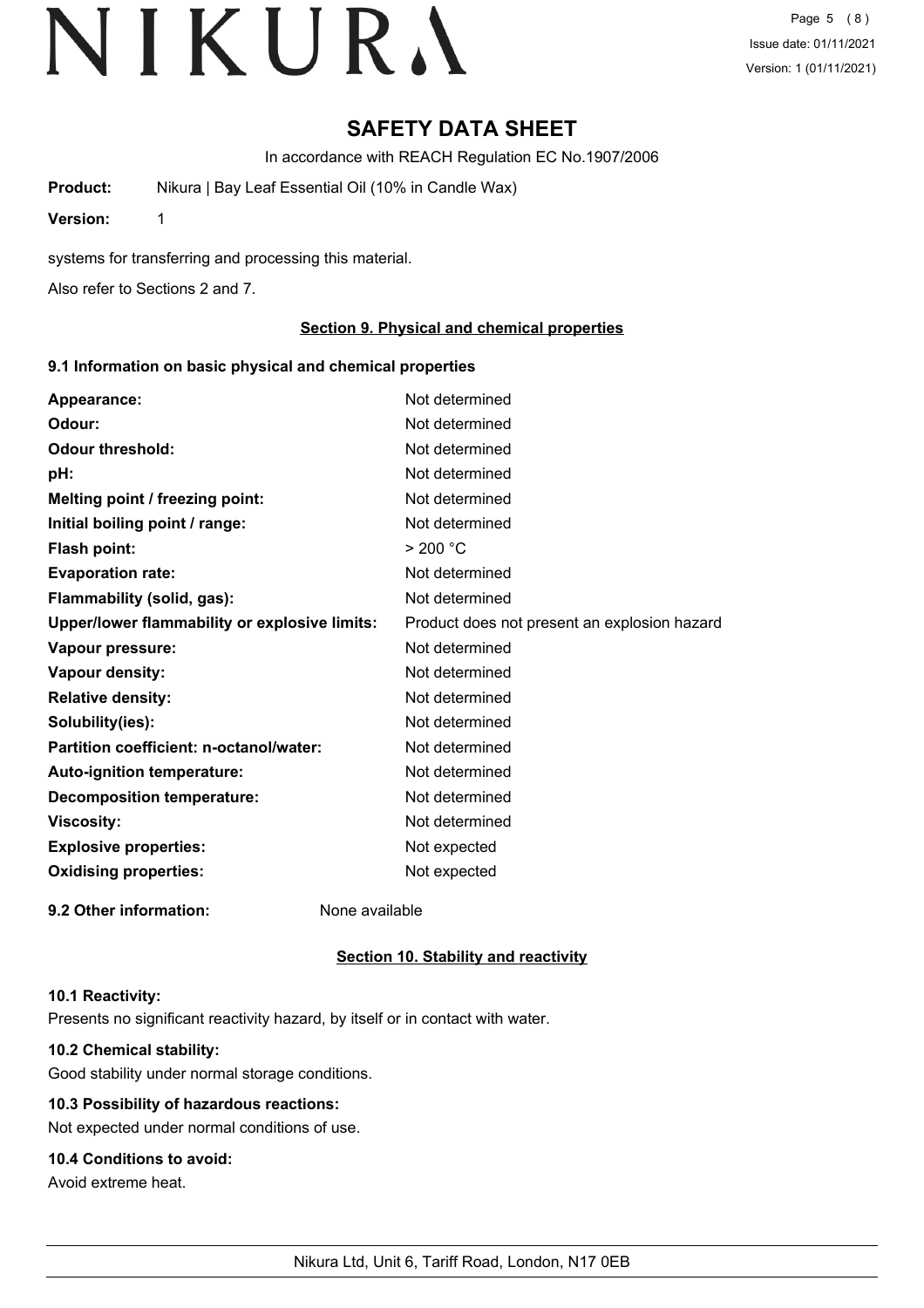## **SAFETY DATA SHEET**

In accordance with REACH Regulation EC No.1907/2006

**Product:** Nikura | Bay Leaf Essential Oil (10% in Candle Wax)

**Version:** 1

#### **10.5 Incompatible materials:**

Avoid contact with strong acids, alkalis or oxidising agents.

#### **10.6 Hazardous decomposition products:**

Not expected.

#### **Section 11. Toxicological information**

#### **11.1 Information on toxicological effects**

This mixture has not been tested as a whole for health effects. The health effects have been calculated using the methods outlined in Regulation (EC) No 1272/2008 (CLP).

| <b>Acute Toxicity:</b>                    | Based on available data the classification criteria are not met. |
|-------------------------------------------|------------------------------------------------------------------|
| <b>Acute Toxicity Oral</b>                | >5000                                                            |
| <b>Acute Toxicity Dermal</b>              | Not Applicable                                                   |
| <b>Acute Toxicity Inhalation</b>          | Not Available                                                    |
| <b>Skin corrosion/irritation:</b>         | Based on available data the classification criteria are not met. |
| Serious eye damage/irritation:            | Based on available data the classification criteria are not met. |
| <b>Respiratory or skin sensitisation:</b> | Sensitization - Skin Category 1                                  |
| Germ cell mutagenicity:                   | <b>Germ Cell Mutagenicity Category 2</b>                         |
| <b>Carcinogenicity:</b>                   | Carcinogenicity Category 2                                       |
| <b>Reproductive toxicity:</b>             | Based on available data the classification criteria are not met. |
| <b>STOT-single exposure:</b>              | Based on available data the classification criteria are not met. |
| <b>STOT-repeated exposure:</b>            | Based on available data the classification criteria are not met. |
| <b>Aspiration hazard:</b>                 | Based on available data the classification criteria are not met. |

#### **Information about hazardous ingredients in the mixture**

| Ingredient    | <b>CAS</b> | EC | LD50/ATE Oral | LD50/ATE<br>Dermal | LC50/ATE<br><b>Inhalation</b> | <b>LC50</b><br>Route |
|---------------|------------|----|---------------|--------------------|-------------------------------|----------------------|
| 4-Allylphenol | 501-92-8   |    | 1230          | Not available      | Not available                 | Not<br>lavailable    |

Refer to Sections 2 and 3 for additional information.

#### **Section 12. Ecological information**

| 12.1 Toxicity:                                                           | Not available |
|--------------------------------------------------------------------------|---------------|
| 12.2 Persistence and degradability:                                      | Not available |
| 12.3 Bioaccumulative potential:                                          | Not available |
| 12.4 Mobility in soil:                                                   | Not available |
| 12.5 Results of PBT and vPvB assessment:                                 |               |
| This substance does not meet the PBT/vPvB criteria of REACH, annex XIII. |               |
| 12.6 Other adverse effects:                                              | Not available |
|                                                                          |               |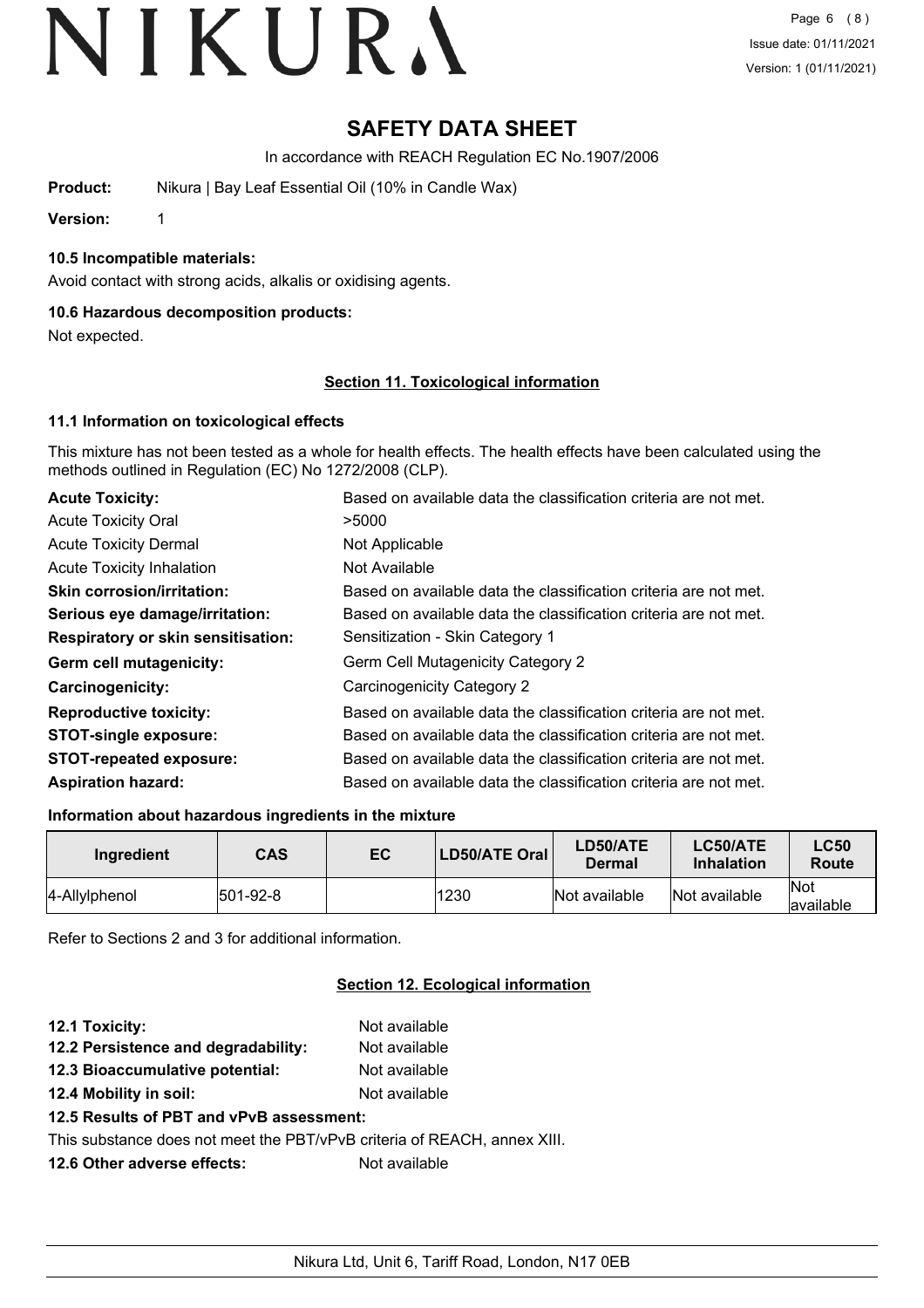### **SAFETY DATA SHEET**

In accordance with REACH Regulation EC No.1907/2006

| Product: | Nikura   Bay Leaf Essential Oil (10% in Candle Wax) |  |
|----------|-----------------------------------------------------|--|
|          |                                                     |  |

**Version:** 1

#### **Section 13. Disposal considerations**

#### **13.1 Waste treatment methods:**

Dispose of in accordance with local regulations. Avoid disposing into drainage systems and into the environment. Empty containers should be taken to an approved waste handling site for recycling or disposal.

#### **Section 14. Transport information**

| 14.1 UN number:                                                               | Not classified                              |  |
|-------------------------------------------------------------------------------|---------------------------------------------|--|
| 14.2 UN Proper Shipping Name:                                                 | ۰                                           |  |
| 14.3 Transport hazard class(es):                                              | Not classified                              |  |
| <b>Sub Risk:</b>                                                              | Not classified                              |  |
| 14.4. Packing Group:                                                          | Not classified                              |  |
| <b>14.5 Environmental hazards:</b>                                            | Not environmentally hazardous for transport |  |
| 14.6 Special precautions for user:                                            | None additional                             |  |
| 14.7 Transport in bulk according to Annex II of MARPOL73/78 and the IBC Code: |                                             |  |

Not classified

#### **Section 15. Regulatory information**

#### **15.1 Safety, health and environmental regulations/legislation specific for the substance or mixture** None additional

#### **15.2 Chemical Safety Assessment**

A Chemical Safety Assessment has not been carried out for this product.

#### **Section 16. Other information**

| <b>Concentration % Limits:</b>       | SS 1=13.70% MUT 2=83.33% CAR 2=83.33% |
|--------------------------------------|---------------------------------------|
| Total Fractional Values:             | SS 1=7.30 MUT 2=1.20 CAR 2=1.20       |
| $\boldsymbol{V}$ ari ta waritalamari |                                       |

**Key to revisions:**

Not applicable

#### **Key to abbreviations:**

| <b>Abbreviation</b> | <b>Meaning</b>                                                     |
|---------------------|--------------------------------------------------------------------|
| Acute Tox, 4        | Acute Toxicity - Oral Category 4                                   |
| Aquatic Chronic 3   | Hazardous to the Aquatic Environment - Long-term Hazard Category 3 |
| Aquatic Chronic 4   | Hazardous to the Aquatic Environment - Long-term Hazard Category 4 |
| Asp. Tox 1          | Aspiration Hazard Category 1                                       |
| Carc. 2             | Carcinogenicity Category 2                                         |
| Eye Irrit. 2        | Eye Damage / Irritation Category 2                                 |
| H302                | Harmful if swallowed.                                              |
| <b>H304</b>         | May be fatal if swallowed and enters airways.                      |